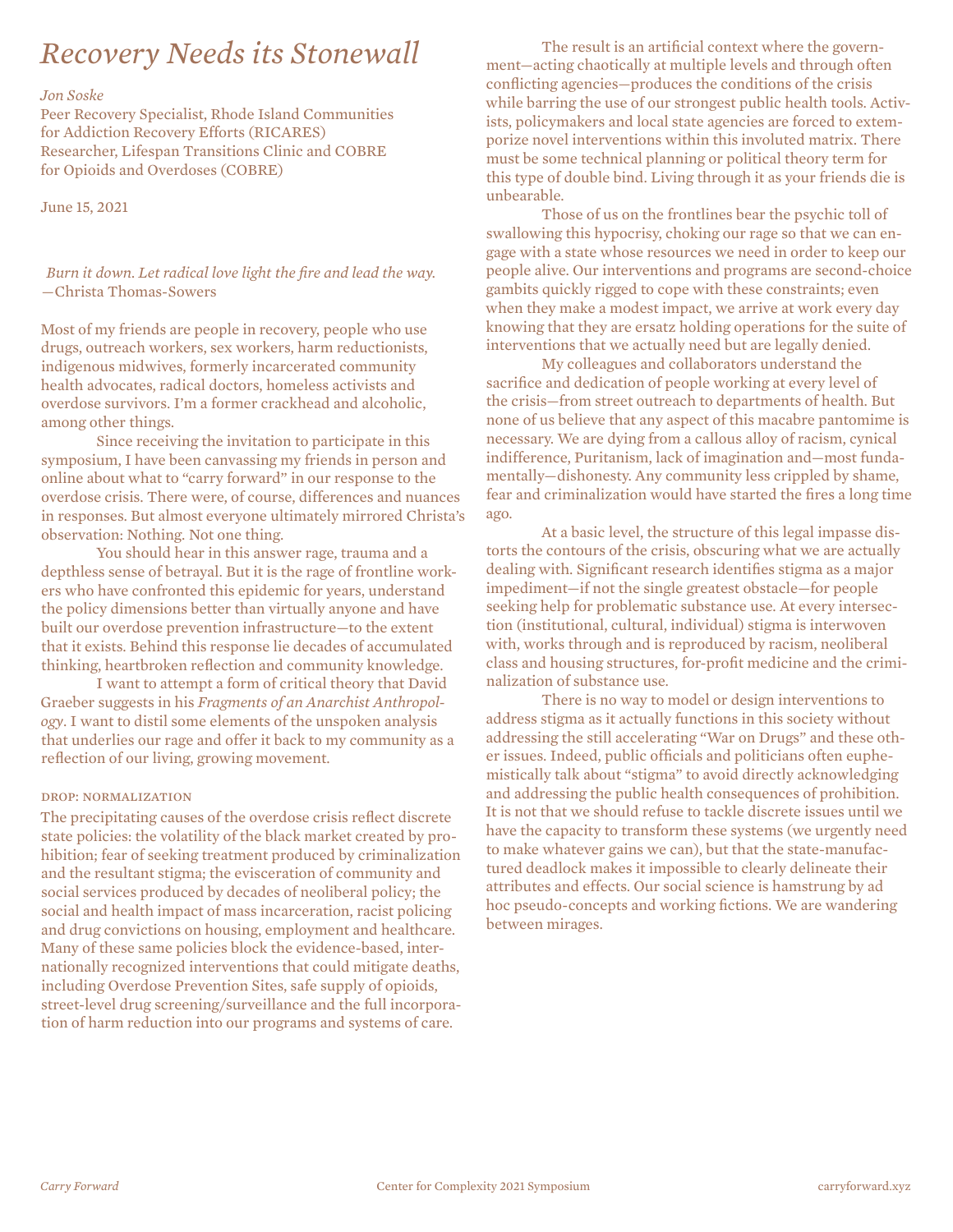#### modify: "medical mistrust"

A searing irony of the COVID-19 pandemic is the scale of devastation within Black communities combined with the level of suspicion among many African Americans regarding vaccinations. In recent years, public health experts have discussed this phenomenon as "medical mistrust." The pandemic made even more visible the intensity of suspicion regarding health institutions and the medical profession among communities rendered vulnerable and marginalized by structural violence, including people who use drugs.

Jessica Jaiswal is among the scholars of health and race to have described the shortcomings of "medical mistrust" as a concept—one that too often locates root causes in past events rather than in current structures and that lends itself to pathologizing communities by locating mistrust within their "culture." The insufficiency of the term is reflected in the fact that it is sometimes employed to capture both the entirely rational suspicion of biomedicine created by centuries of racial trauma and the middle-class culture of vaccine hesitancy in some of America's wealthiest suburbs.

The agency here begs relocation—from besieged communities to the healthcare system and professional castes (especially doctors and healthcare administrators) who have alienated themselves from the people these systems claim to serve. To invoke the work of Camille Robcis (and through her a radical transition of community-based, institutional medicine), we need a politics of medical "disalienation."

To ask how to build trust in healthcare among communities that are continually abused and betrayed by the current system is obscene. Instead, we must honestly discuss the conditions of dis-alienating healthcare from these communities. There are some obvious—but at the moment completely daunting—first steps: affordable quality healthcare accessible to everyone; diversifying the medical professions and transforming medical education; greater representation of local communities among employees of the medical institutions that serve them; increased patient and community power in institutional review and governance; and radically rethinking the relationship between the space of the clinic and its surrounding neighborhoods.

These preliminary steps towards disalienation, however, will remain ineffective until the scale of harm is recognized and the medical professions approach communities—including people who use drugs and people in recovery—and ask how they can begin to repair the damage they have both participated in and enabled through their passivity within the current system.

## keep: the "recovery revolution"

In the words of veteran recovery activist William White, we are in the midst of a two-decade-old "recovery revolution" that has transformed how we understand both addiction and the work of healing individuals and communities from substance-related trauma. The modern recovery movement—beginning with Alcoholics Anonymous but with antecedents that stretch back to indigenous anti-alcohol and anti-colonial movements of the 18th century—is the largest example of decentralized, direct democracy in human history. It is also one of our longest-running experiments in restorative justice.

That said, the 1970s witnessed its institutionalization and partial co-option by a for-profit treatment industry that marketed an increasingly dogmatic conception of abstinence and 12-step fellowships as the only viable modality of recovery. Two decades of research, institution building and imagination have resulted in initial steps being taken towards dismantling this paradigm. The new recovery advocacy movement, reflected in films like *The Anonymous People* and Ryan Hampton's book *American Fix*, has popularized the idea of "multiple paths of recovery," including moderation and alternatives to 12-step programs.

Harm-reduction activism, drawing on the pioneering labor of European drug users unions and ACT UP's underground needle exchange programs, has radicalized this framework by questioning forms of race and class normatively present in mainstream depictions of recovery. Slowly and unevenly, these ideas are beginning to circulate more broadly within recovery culture, provoking debate and the beginnings of searching for self-evaluation. The 2020 #blacklivesmatter rebellion lent greater momentum to those—mainly Black, indigenous and people of color in recovery—who have started the difficult, overdue and under-recognized work of questioning forms of white privilege and racism that exist within many recovery spaces.

At the same time, the recovery universe is meteoric, exploding. We are witnessing the proliferation of thousands upon thousands of podcasts, blogs, Youtube channels, recovery gyms, recovery running clubs, recovery yoga, new mutual-aid philosophies and frameworks (Christian, Buddhist, secular, Yogic, Native American, Islamic…), retreats, community centers, researchers…. Already underway even before the pandemic, the migration of mutual aid meetings online during the shutdown exposed a new generation to recovery culture beyond 12-step fellowships. And these novel ideas are slowly flowing back into the rooms of AA and Narcotics Anonymous. Our community is accomplishing the near impossible.

Since the 1950s (as Robert Putnam describes in Bowling Alone in America), America has watched the collapse of its face-to-face civic life: the decline of unions, civic organizations, political clubs, parent-teachers associations, veterans organizations, youth groups and so on. During these same decades, recovery meetings have spread to every town and—in some cities—every neighborhood. Wherever we are (on an airplane or in prison), we can reach out to each other and be assured of solidarity and love.

In a time when our society is ferociously polarized, we have created a culture based on the principle that no one is expendable, no one should be thrown away—although as my friend Sarah Edwards recently reminded me, we regularly fail to live up to this commitment. Even so, no matter who you are, no matter what your past, we will welcome you and hold you close if you are willing to examine your life, to live honestly in relation to your past and to work—always imperfectly—towards reparation. We embrace those many outcasts few others in this society want: people who have taken lives, who have abandoned families, who have abused partners, who have stolen from friends as well as people who have suffered the violence of these acts—and the many people who are in both categories at once.